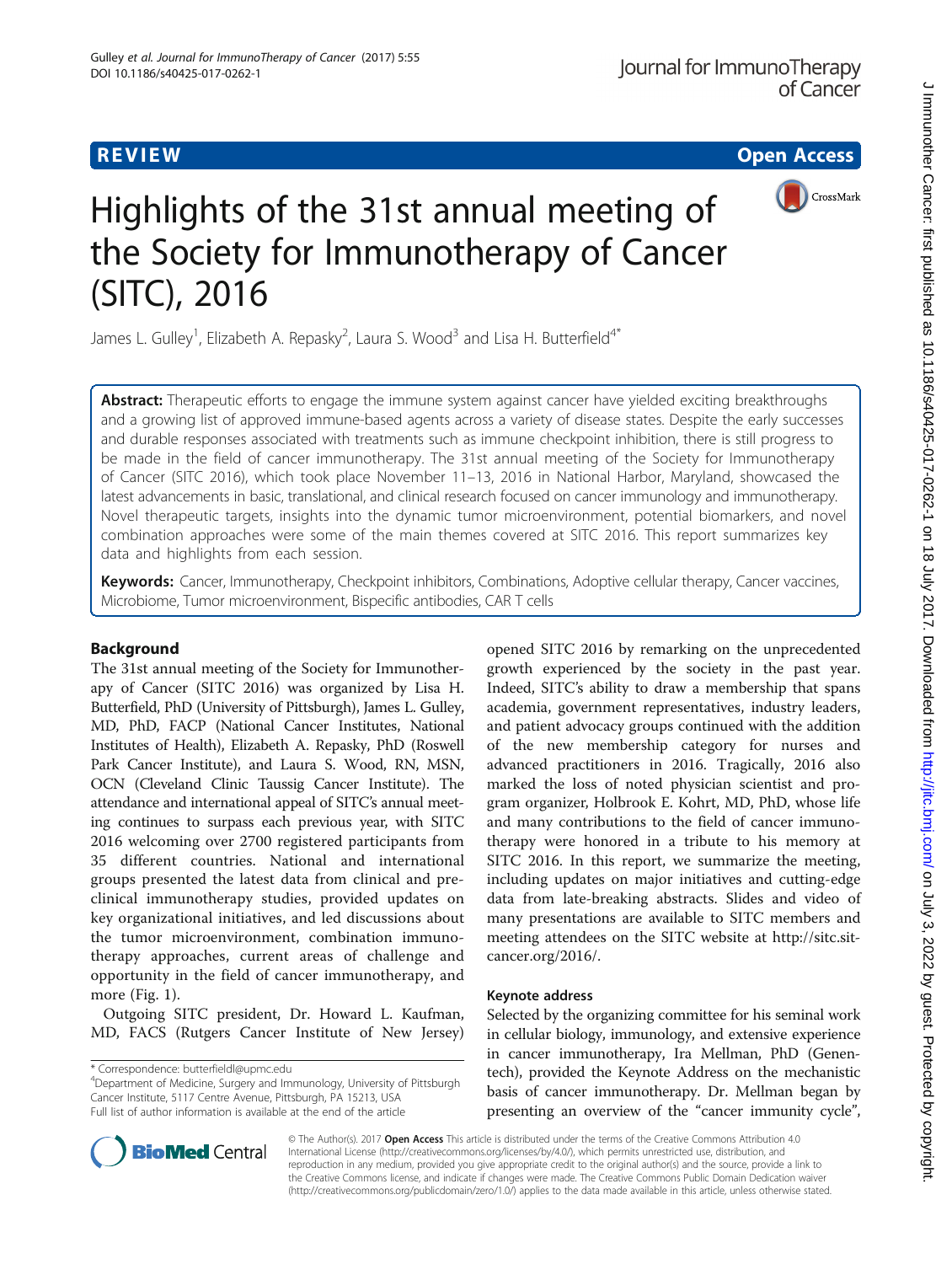<span id="page-1-0"></span>

highlighting cytotoxic T lymphocyte-associated protein 4 (CTLA-4) and anti-PD-1/programmed death-ligand 1 (PD-L1) as negative regulators of the T cell response that are necessary to maintain immune homeostasis [[1\]](#page-11-0). Specifically, the PD-1/PD-L1 interaction inhibits T cell activation and attenuates effector function. As such, tumors and surrounding cells upregulate PD-L1 in response to T cell activity. Blocking the PD-1/PD-L1 pathway prevents or reverses T cell exhaustion and has broad antitumor activity in human cancers. In an effort to elucidate the mechanisms associated with response, PD-L1 expression was identified as a biomarker that could be used to stratify response to atezolizumab in bladder cancer [[2](#page-11-0)]. Data from the randomized, phase III OAK study in lung cancer also illustrated that PD-L1 can enrich for responders, but PD-L1-negative patients still show benefit from atezolizumab therapy [[3\]](#page-11-0). These findings suggest that the effects of PD-1/PD-L1 inhibitors extend beyond overcoming T cell exhaustion in the tumor bed and highlight the importance of identifying additional biomarkers that can identify responders or non-responders.

Exploring the downstream signaling effects of the PD-1/PD-L1 interaction, a liposome-based fluorescence energy resonance transfer (FRET) quenching assay, along with dephosphorylation experiments, determined that Shp2 binds with high selectivity to PD-1 to preferentially down regulate signaling via the CD28 costimulatory pathway, as opposed to signaling via the T cell receptor (TCR). Subsequently, it was shown that B7-dependent CD28 signaling is required to rescue exhausted CD8+ T cells by anti-PD-L1 in vivo. These results illustrate that the PD-L1/PD-1 interaction accelerates T cell exhaustion and restricts T cell priming or expansion; blocking this interaction using agents such as atezolizumab may facilitate T cell priming/expansion and block or reverse exhaustion.

Dr. Mellman concluded his presentation by discussing combinations of targeted agents and anti-PD-L1 therapy. In large screening studies, cobimetinib, a MEK inhibitor, showed efficacy in combination with PD-L1 inhibition despite evidence that MEK inhibition blocked T cell priming [\[4](#page-11-0)]. Exploring the mechanisms behind this synergy, an active MAP kinase pathway was found to be necessary only for naïve T cell expansion and differentiation into memory cells. In combination with anti-PD-L1, MEK inhibition protected tumor infiltrating CD8+ T cells from death driven by chronic TCR signaling; conceivably, this is the same pathway that induces T cell exhaustion. In a phase Ib trial, combination cobimetinib/atezolizumab led to objective or partial response in 20–25% of patients with colon cancer. Biomarker studies from this trial also illustrated that cobimetinib/atezolizumab increased CD8+ T cell infiltration in tumor samples. MEK and PD-L1 combined inhibition may act by preventing rather than reversing T cell exhaustion [\[5](#page-11-0)].

# Late-breaking abstracts

Five late-breaking abstracts representing novel cuttingedge data were selected for oral presentations. In the first, John Hunter, PhD (Compugen Inc.) explained how an international Compugen team used proprietary computational algorithms to identify a potential new T cell checkpoint, PVRIG, a member of the TIGIT molecular family that is expressed on T cells and NK cells and upregulated in human and murine tumors. The group then developed a high affinity antibody, COM701, which enhanced CD4+ and CD8+ T cell proliferation in vitro. In subsequent studies using a CT26 mouse model of colorectal cancer, PVRIG blockade combined with anti-PD-L1 therapy significantly reduced tumor growth ( $p = 0.0005$ ; 56% tumor growth inhibition) to a higher degree than either agent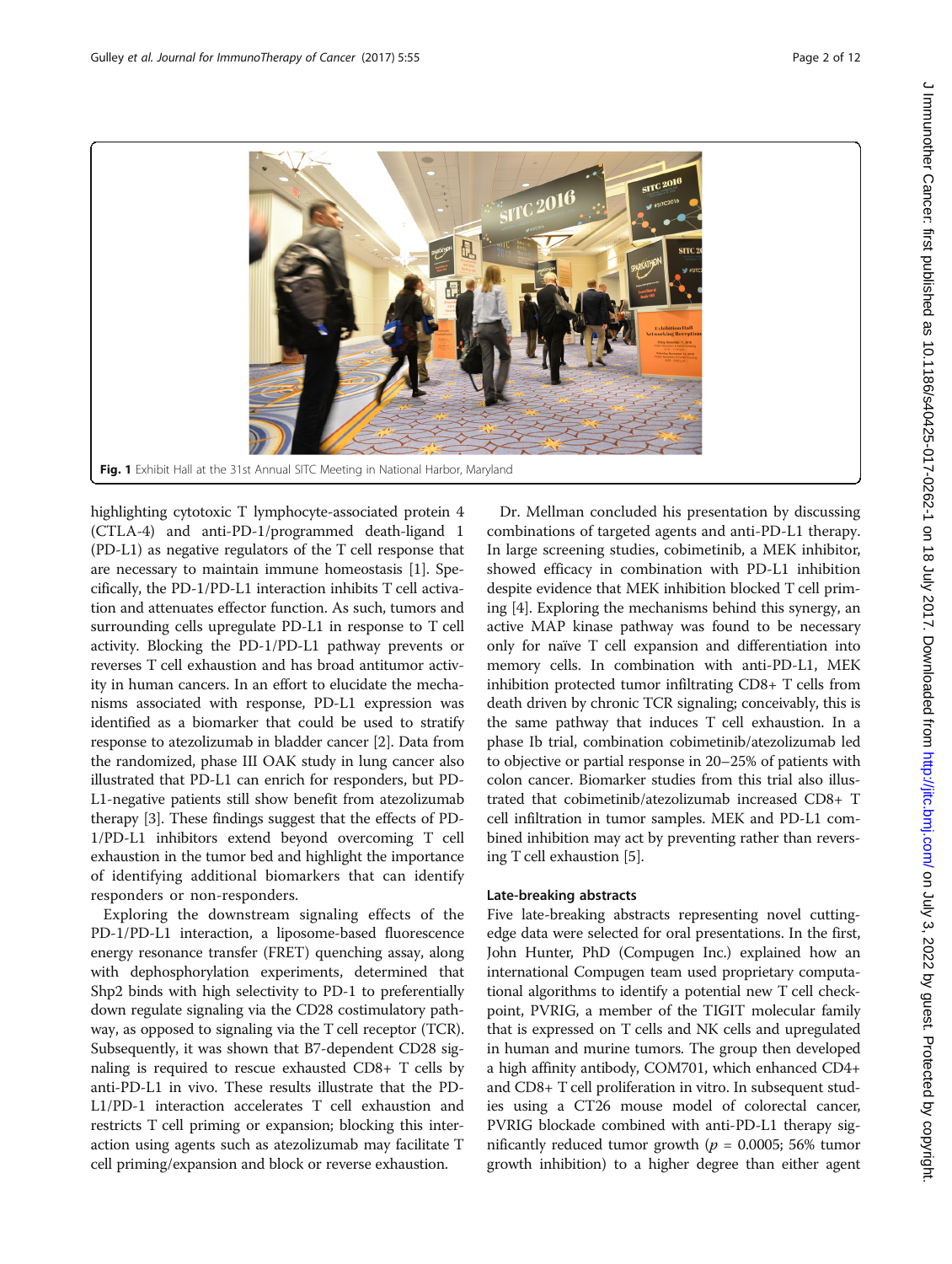alone, thus demonstrating the potential value of therapeutically targeting PVRG in addition to other B7 family checkpoints in the setting of malignancy.

Sonja Althammer, PhD (Definiens AG) addressed the prognostic potential of CD8+ and PD-L1+ tumor cell densities in determining response to anti-PD-L1 therapy (durvalumab). Automated image analysis of cell density in non-small cell lung cancer (NSCLC) tumor samples subsequently treated with durvalumab ( $n = 163$ ; 77% patients previously treated) showed that high baseline combined CD8+/PD-L1+ cell densities ( $n = 26$ ) were associated with higher overall response rate (ORR = 42%; 95% confidence interval [CI]: 23, 63) than low combined densities (ORR = 7%, 95% CI: 2, 17). A high proportion of combined CD8+/PD-L1+ cell densities was also associated with longer overall survival (OS; median OS = 24.3 months; 95% CI: 14.5, not reached [NR]), and progression-free survival (PFS; median PFS = 7.3 months; 95% CI: 4.0, 7.9) compared to high density of CD8+ cells (median OS = 17.8 months; 95% CI: 14.0, NR; median PFS = 5.3 months; 95% CI: 3.1, 7.4) or high PD-L1 status (TC+ ≥25%; median OS = 17.1 months; 95% CI: 9.8, 25.3; median PFS = 3.6 months; 95% CI: 2.6, 5.3) alone.

In the third late-breaking abstract session, Joaquim Bellmunt, MD, PhD (Dana-Farber/Brigham and Women's Cancer Center) discussed highly anticipated data from the phase III KEYNOTE-045 trial of pembrolizumab versus investigators' choice of standard chemotherapy (paclitaxel, docetaxel, or vinflunine), for advanced urothelial carcinoma (NCT02256436). Patients were enrolled regardless of PD-L1 status. This international study of 542 patients from 29 countries reported significantly longer OS in patients receiving pembrolizumab (HR 0.73; median 10.3 vs. 7.4 months;  $p = 0.0022$ ) irrespective of PD-L1 expression. Pembrolizumab was also associated with fewer anygrade treatment-related AE compared to chemotherapy (60.9% vs. 90.2%). This trial was halted prematurely due to the markedly superior survival benefit in patients treated with pembrolizumab.

Preliminary data from an early phase study of a firstin-class antibody, lirilumab, which blocks inhibitory killer-cell immunoglobulin-like receptors (KIR) on NK cells (NCT01714739) were presented by Rom Leidner, MD (Earle A. Chiles Research Institute, Providence Cancer Center). This study investigated combination lirilumab plus nivolumab therapy in checkpoint inhibitornaïve patients with squamous cell carcinoma of the head and neck (HNSCC) that progressed after platinum-based chemotherapy. Of the evaluable patients, 7/29 (24%) had an objective response per RECIST v1.1 criteria. Target tumor size decreased by >80% in 5/29 (17%) patients and median duration of response has not yet been reached. The lirilumab plus nivolumab combination demonstrated a manageable safety profile similar to that

observed with nivolumab monotherapy. Further evaluation of this novel combination targeting two inhibitory pathways in NK cells and effector T cells is ongoing.

Finally, Padmanee Sharma, MD, PhD (University of Texas MD Anderson Cancer Center) discussed the first interim efficacy and safety results of the phase I/II CheckMate 032 study. The data presented were from two different dose schedules of ipilimumab and nivolumab (1 mg/3 mg vs. 3 mg/1 mg), versus nivolumab alone, in the open-label multicenter phase I/II trial for patients with advanced or metastatic urothelial cancer who progressed after platinum-based chemotherapy (NCT01928394). Preliminary results were very encouraging: ORR in the nivo 1/ipi 3 arm was 38.5%, compared with 26.0%, and 25.5% in the nivo 3/ipi 1 and nivolumab monotherapy arms, respectively. Median OS (months [95% CI]) was also higher in the nivo 1/ipi 3 group (10.2 [4.5, NR]) than the nivo 3/ipi 1 group (7.3 [5.6–11.4]). Side effects in the combination treatment groups were in line with other studies, with 30.8% of nivo 1/ipi 3 patients and 31.7% of nivo 3/ipi 1 patients experiencing a grade 3–4 treatment-related AE. Enrollment is ongoing.

#### Update session: society initiatives

In a session focused on SITC initiatives, incoming SITC President and Immune Biomarkers Task Force Chair Lisa Butterfield, PhD (University of Pittsburgh) presented recent activities undertaken by the SITC Immune Biomarkers Task Force (Fig. [2\)](#page-3-0). Based on the success of previous workshops and publications, the SITC Immune Biomarkers Task Force reconvened to address progress and challenges in several key areas of biology that are only recently understood to impact the immune response: metabolism, the microbiome, and pathway signaling; new technologies and high-throughput approaches; novel and conventional agents affecting immunity; and bioinformatics, complex data analysis, and advances in biological sampling. From 2015 to 2016, four working groups (WG) collaborated to address the recent progress and challenges in each of these key areas. In this ongoing effort, these WG have generated five separate white papers and led a dedicated workshop, Immunotherapy Biomarkers 2016: Overcoming the Barriers, held in collaboration with the NIH. In addition, the WG members and others authored short reports highlighting novel technologies used for biomarker development in a series published in the Journal for ImmunoTherapy of Cancer (JITC).

Jérôme Galon, PhD (INSERM) presented the latest results of the SITC Immunoscore Validation Project. In an effort to validate the Immunoscore, a standardized immunohistochemistry-based assay to measure the immune contexture in and around tumors, SITC led an international, global collaborative effort to quantify tumor samples from patients with stage I-III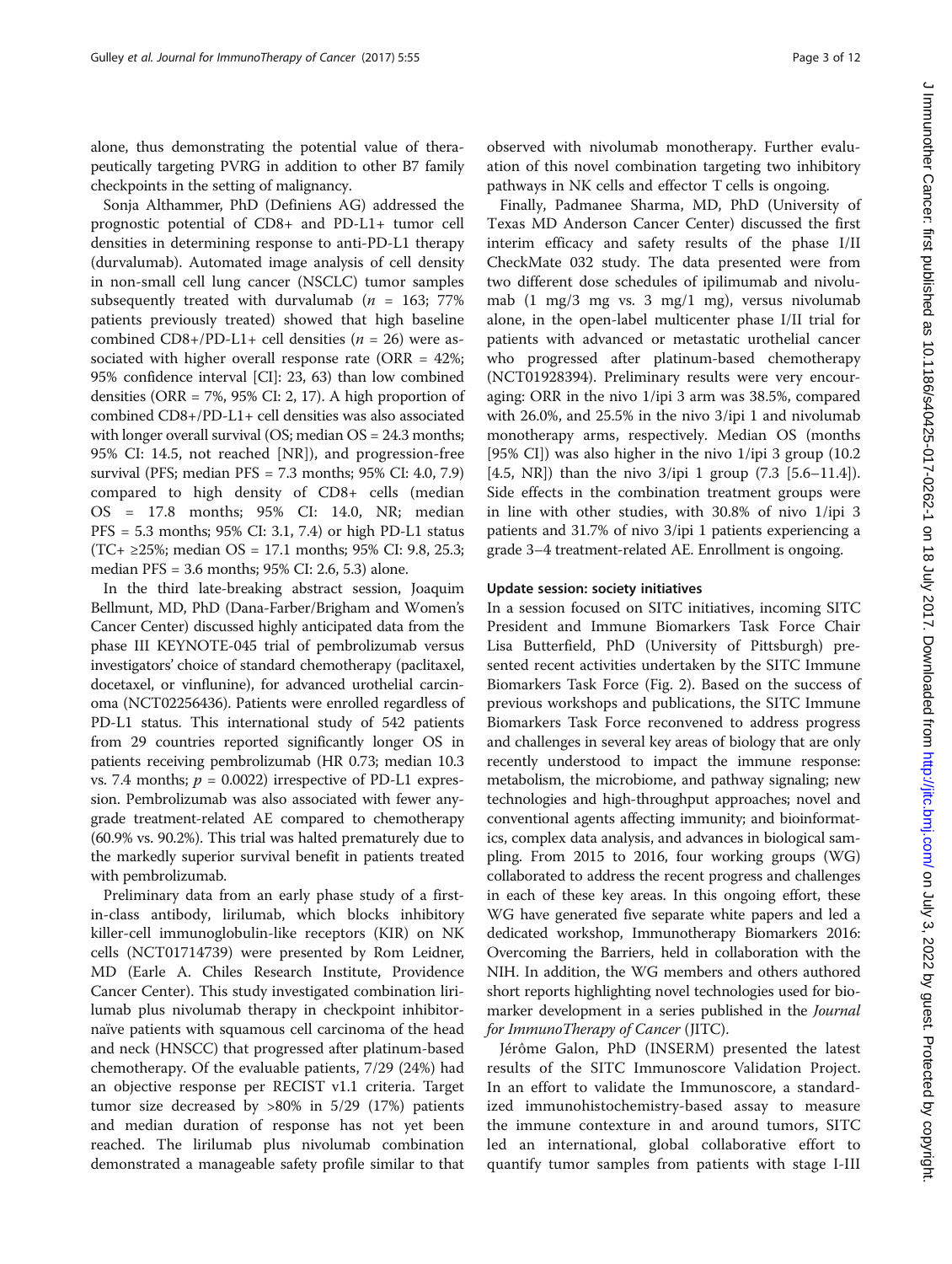<span id="page-3-0"></span>

colon cancer using the Immunoscore assay. Dr. Galon reported the final results of the study illustrating that the primary objective of the study was met: Immunoscore classification (high vs. low) predicted time-torecurrence. In secondary analyses, a subgroup of high-risk, Immunoscore-low patients was identified in the stage II cohort. New data on microsatellite instability (MSI) status were also presented. These findings illustrate the prognostic value of the Immunoscore assay in colon cancer patients and justify the use of immune parameters as a new component of cancer classification.

# Update session: cancer immunotherapy trials network

In line with the goal of leading the design and conduct of cancer immunotherapy trials to expedite approval of promising agents, representatives from the Cancer Immunotherapy Trials Network (CITN) presented ten clinical trials of high-priority immunotherapy agents. Leading this session, Jeffrey Miller, MD (University of Minnesota) highlighted a phase II study of pembrolizumab in unresectable, recurrent advanced Merkel cell carcinoma (NCT02267603), which illustrated the highest response rates for an agent targeting programmed cell death protein 1 (PD-1) in any solid tumor to date. In addition, Dr. Miller highlighted a phase II trial of pembrolizumab in patients with relapsed or refractory stage IB-IVB mycosis fungoides or Sézary syndrome (NCT02243579), and three phase I studies: pembrolizumab in HIV-positive patients with relapsed/refractory malignancies (NCT02595866), neoadjuvant CD40 agonist alone or in combination with chemotherapy in patients with recently diagnosed resectable pancreatic carcinoma (NCT02588443), and a dose escalation study of subcutaneous recombinant IL-15 in advanced solid tumors (NCT01727076).

Continuing this session, Lawrence Fong, MD (University of California, San Francisco) reported results from an ongoing multi-institution trial (NCT01881867) testing sipuleucel-T in combination with subcutaneous IL-7. This study found that the combination therapy was generally well tolerated and decreased the neutrophil/lymphocyte ratio in circulation, suggesting that IL-7 may contribute to greater expansion of lymphocytes than sipuleucel-T alone. Kunle Odunsi, MD, PhD (Roswell Park Cancer Institute Center for Immunotherapy) presented a study (NCT02042430) designed to investigate the effects of indoleamine 2, 3-dioxygenase (IDO)-1 inhibition via oral INCB024360 on the tumor microenvironment (TME). In this study, patients experienced an increase in CD8+ T cell tumor infiltrate as well as a shift in the interferon (IFN) signature, and an increase in genes associated with natural killer (NK) cells and the Th1 subset. In the final presentation of this session, Steven Fling, PhD (Fred Hutchinson Cancer Research Center) presented data from a phase II randomized multi-center trial (NCT02129075) testing the effects of pre-treatment with the Flt3 ligand CDX-301 prior to vaccination with CDX-1401 (an antibody specific for DEC205 and NY-ESO-1). The addition of CDX-301 resulted in an increase in innate immune cells as well as significantly higher anti-NY-ESO-1 antibody titers and rapid NY-ESO-1-specific T cell responses. Moreover, the combination was well-tolerated, with no adverse events (AE) requiring discontinuation of treatment.

# Update session: government agencies

Kevin Howcroft, PhD (National Cancer Institute [NCI], National Institutes of Health [NIH]) began the government agencies update session with an overview of the NCI portfolio in cancer immunology and immunotherapy. Agents that directly modulate cancer immunity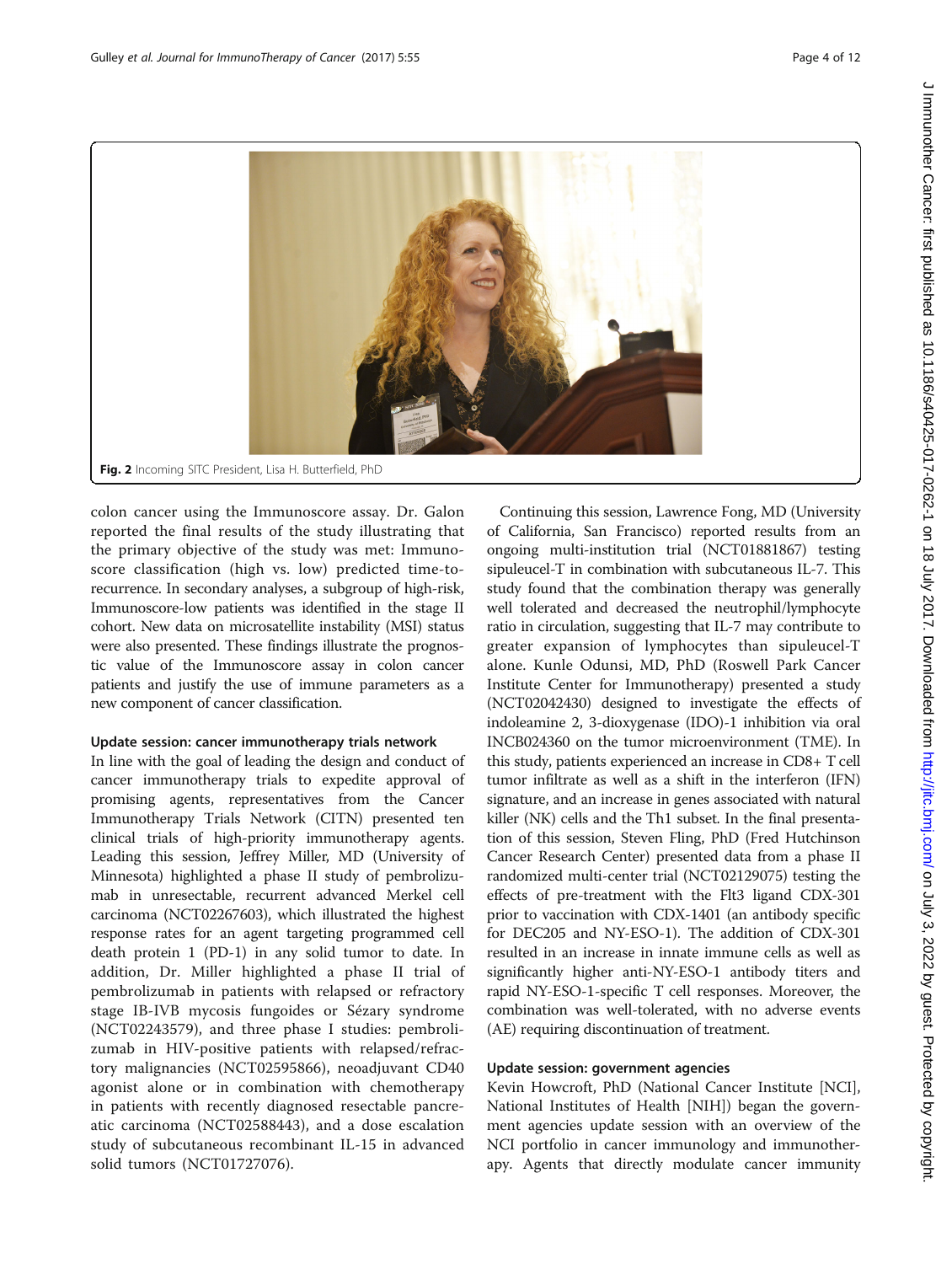(e.g., cytokines, checkpoint inhibitors, vaccines, adoptive cellular therapy) were included in the analysis, but not antibodies or agents directed at cancer cell targets, or with actions mediated through signal transduction or cytotoxic payload (e.g., bevacizumab, trastuzumab, immunotoxin). An overview of funding mechanisms from the Center for Cancer Training, which supports training and career development, showed that 8% of awards and grants support immunotherapy initiatives. In addition, 6% of extramural grants from the Division of Cancer Biology (DCB) and 13% of grants from the Division of Cancer Treatment and Diagnosis (DCTD) support immunotherapy research. Moreover, the DCTD has also supported 95 immunotherapy clinical trials between 2010 and 2016, including phase III randomized trials for novel combinations, rare tumors, pediatric malignancies, and pilot studies to determine biological endpoints. In 2017, there will be funding announcements for multiple Cancer Immune Monitoring Analysis Centers and a single Cancer Immunotherapy Data Commons to provide centralized support for immunotherapy clinical trials.

In the second presentation of this session, Raj K. Puri, MD, PhD (U.S. Food and Drug Administration [FDA]) provided an overview of FDA regulatory updates related to cancer immunotherapy. Dr. Puri described the structure of the FDA and the various centers overseeing the development and approval of drugs and biologics. On June 29, 2016, FDA Commissioner, Dr. Robert Califf, announced the opening of the FDA's Oncology Center of Excellence (OCE). The OCE will leverage the combined skills of regulatory scientists and reviewers with expertise in drugs, biologics, and devices to expedite the development of oncology therapies, in particular novel combinations. Dr. Puri highlighted guidance documents intended to move the immunotherapy field forward and summarized programs including Fast Track, Breakthrough Therapy, Accelerated Approval, and Priority Review that were developed to accelerate relevant therapies through approval. Dr. Puri emphasized the importance of the FDA's collaborations with international agencies, including the European Medicines Agency, Health Canada, and the Japan Pharmaceuticals and Medical Devices Agency. He concluded by encouraging the audience to take advantage of the numerous resources available from the FDA.

# Tumor microenvironment

This session provided mechanistic insights into the suppressive nature of this unique environment, and suggestions for how this knowledge can be used to therapeutic effect. To investigate the role of neuropilin-1 (Nrp1) in the TME, Abigail E. Overacre-Delgoffe (University of Pittsburgh) utilized a model of melanoma in Nrp1L/ LFoxP3Cre-YFP/DTR-GFP mice in which regulatory T cells (Treg) are either wild-type (WT; 50%) or Nrp1 deficient (50%). Treg lacking Nrp1 produced significantly more IFNγ than WT Treg, which led to functional impairment of adjacent WT Treg in the TME. The loss of suppressive function in WT Treg cells was sufficient to allow antitumor immune mechanisms to eradicate B16.F10 melanoma cells. Subsequent studies in human tissue demonstrated that Treg cells in peripheral blood, and within melanoma and HNSCC tissue samples, express Nrp1, which correlated with poor prognosis. The ability of human WT and Nrp1−/− Treg to suppress effector cells was significantly impaired when cultured with IFNγ, further supporting Nrp1 as a potential therapeutic target.

Work presented by Justin Kline, MD (University of Chicago) sought to understand how antigen-specific immune responses are mounted or blunted in systemic malignancy, as there are no dedicated tumor-draining lymph nodes (LN) to potentiate an effective immune response. Using a transplantable murine model of acute myeloid leukemia (AML) in which tumor antigen-specific CD8+ T cells undergo deletional tolerance, this study found that only the cross-presenting  $CD8\alpha + CD11c + den$ dritic cells (DC) engulf AML-derived cellular material, and these professional antigen-presenting cells (APC) are required for antigen cross-presentation to CD8+ T cells in vitro. CD8α + DC were also found to be responsible for the systemic induction of CD8+ T cell tolerance in vivo. Investigators noted a striking difference in gene expression profiles between DC that had taken up cellular material from AML and those that had not. Activation of CD8α + DC with a toll-like receptor (TLR)3 agonist was sufficient to break AML-induced tolerance and allow CD8+ T cells to mount an effective antitumor response.

# State-of-the-art immunotherapies: challenges and opportunities

Nicola Annels, PhD (University of Surrey) presented phase I/II data on Coxsackievirus A21 (CVA21), a novel oncolytic virus targeted to ICAM-1, in non-muscle invasive bladder cancer (NIMBC). In the CANON study, patients with NIMBC, which has characteristic upregulation of ICAM-1 expression, received neo-adjuvant CVA21 or low dose mitomycin C plus CVA21 prior to surgical removal. Intravesicular CVA21 alone or in combination was well tolerated, with no grade 2 or higher treatmentrelated AE reported. Moreover, CVA21 demonstrated clinical activity through viral-induced surface hemorrhage and inflammation, as well as tumor-specific viral replication, with evidence of viral-induced apoptotic tumor cell death. Multispectral immunohistochemistry demonstrated increases in immune cell infiltration in NIMBC tissue. Gene expression analyses illustrated widespread increases in interferon-induced genes, viral RNA, and immune checkpoint genes. Urinary analysis indicated that 11/16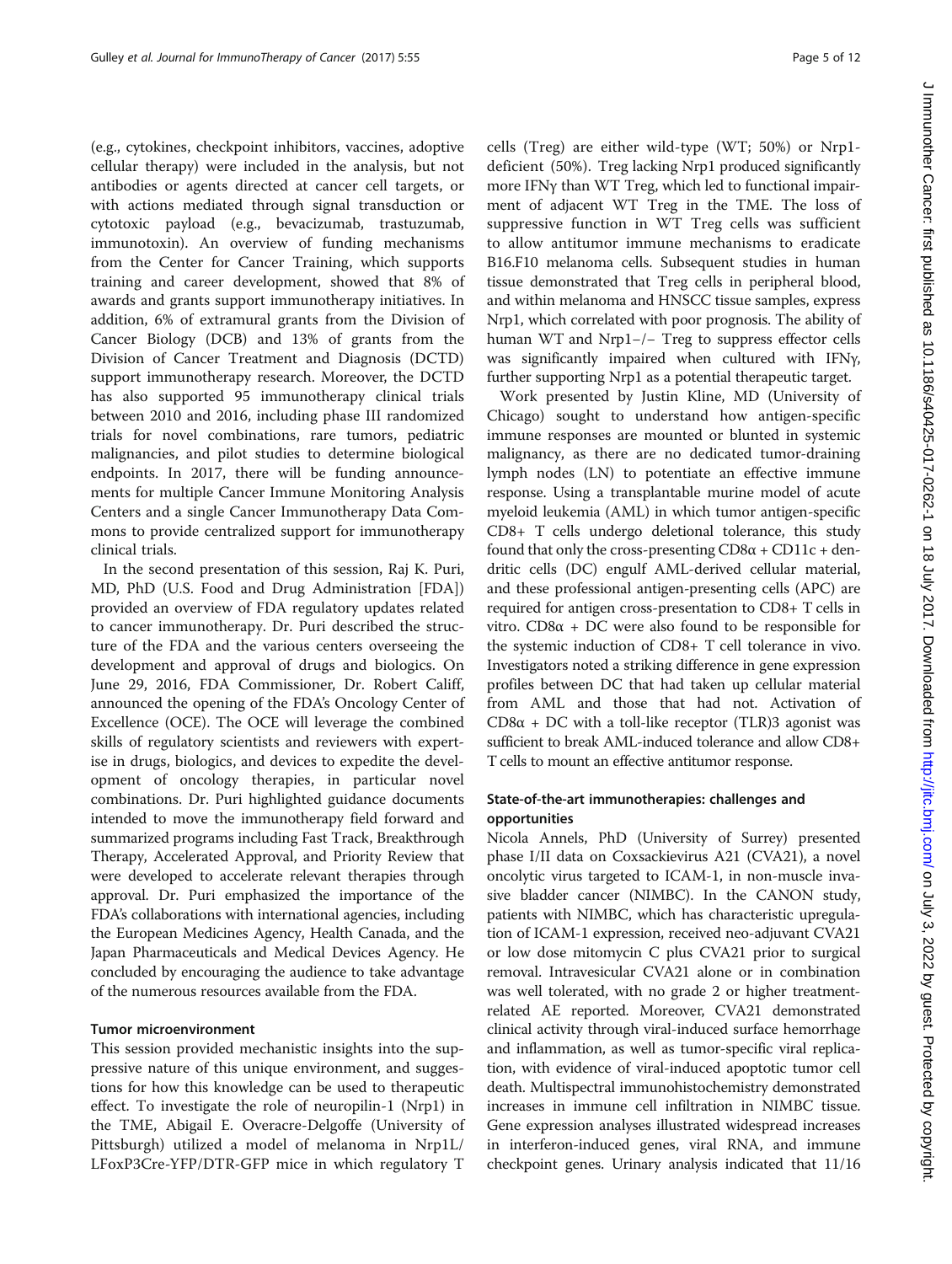(69%) patients had increased levels of HMGB1, an important mediator of inflammation. These results demonstrate the tolerability of CVA21 and evidence for subsequent local and potential systemic antitumor immune responses, warranting further study of this novel oncolytic virus for bladder cancer.

A presentation by Andreas Lundqvist, PhD (Karolinska Institutet) focused on the potential of IL-15 to extend the antitumor activity of NK cells through mTORmediated metabolic processes. Compared with NK cells not exposed to IL-15, IL-15-treated NK cells maintained higher levels of activity with reduced levels of apoptosis, and a higher level of proliferation and cytotoxic activity when cultured with tumor cells or exposed to tumor supernatant. Tumor-derived prostaglandin-E2 suppressed IL-2 cultured NK cells, while IL-15- stimulated cells remain activated. Genome-wide expression analysis showed a correlation between mTOR signaling and genes related to cellular metabolism and respiration, which were blocked by mTOR inhibition. Moreover, mTOR-independent STAT-5 signaling contributed to improved NK cell function during cytokine activation but not during withdrawal. This study furthers understanding of the mechanisms regulating activation and maintenance of tumor-reactive NK cells and supports the use of IL-15 with adoptive NK cell-based therapies [[6](#page-11-0)].

Cara Haymaker, PhD (MD Anderson Cancer Center) presented phase I/II data of intratumoral TLR9 agonist, IMO-2125 (4 mg to 32 mg dose escalation), alone or in combination with ipilimumab (3 mg/kg) in patients with anti-PD-1-refractory metastatic melanoma. At the time of data cut-off, data from 10 patients were available. There were no treatment discontinuations due to an AE in the combination group, and no treatment-related deaths. Early data showed a 30% (3/10) response rate, two patients with partial response, and one patient with an unconfirmed complete response. Flow cytometric analyses illustrated rapid maturation of the CD1c + CD303 myeloid DC 1 subset in the IMO-2125 injected tumor 24 h post-treatment compared to pre-treatment biopsies. Moreover, biopsies from responders demonstrated a higher rate of proliferation (Ki67 index) and activation of CD8+ T cells vs. pretreatment biopsies, and analysis of plasma indicated an increase in circulating IFNγ levels in responders. Further studies are underway to evaluate the role of IMO-2125 in combination with pembrolizumab after evidence of upregulation of PD-L1 in post-injection biopsies.

# Metabolic and age-associated dysregulation of anti-cancer immunity

In a discussion about metabolic dysregulation of anticancer immunity, Mads Hald Andersen, PhD (Herlev University Hospital) introduced the idea of generating T cells that target suppressive components of the TME, including Treg, PD-L1, and IDO. Such autoreactive T cells can be found in the peripheral blood of healthy donors and within the blood and tumors of patients with cancer [[7](#page-11-0)–[10](#page-11-0)]. Using a cancer vaccine approach, these T cells can be expanded and activated in vivo to kill cancer cells in an antigen-specific manner. This approach is actively being investigated as a monotherapy or in combination with other agents in early phase clinical trials for several different malignancies [[11](#page-11-0)].

Dawn Bowdish, PhD (McMaster University) presented work about age-associated dysregulation of the myeloidderived suppressor cell (MDSC) compartment that should be taken into consideration when designing immunotherapeutic approaches to cancer. The product of inappropriate myelopoiesis, MDSC are potent suppressors of T cell proliferation and are associated with poor outcomes in many models of cancer [\[12](#page-11-0)–[15](#page-11-0)]. In addition, increased numbers of MDSC in the circulation are associated with metastasis [\[16, 17\]](#page-11-0) and decreased responsiveness to immunotherapy [\[18, 19](#page-11-0)]. Importantly, MDSC increase with age and a past history of cancer correlates with this increase in MDSC numbers [\[20\]](#page-11-0). In the absence of cancer, chronic age-associated inflammation creates an environment replete with MDSC-promoting factors that causes premature egress of immature myeloid cells from the bone marrow. This phenomenon supports the integration of aging animals in preclinical studies and suggests that depletion of MDSC may increase the efficacy of immunotherapies.

# Promoting and measuring antitumor immunity

Lisa H. Butterfield, PhD (University of Pittsburgh) presented on her group's work improving antitumor immunity using dendritic cell (DC)-based vaccine approaches in melanoma and hepatocellular carcinoma (HCC). Dr. Butterfield summarized results from phase I and II trials using autologous DC pulsed with melanoma antigen MART- $1_{27-35}$  peptide, and transduced with an adenovirus encoding full-length MART-1. In these studies, patients with the best clinical outcomes had evidence of determinant spreading to other melanomaassociated antigens [\[21](#page-11-0), [22\]](#page-11-0). In order to improve potential responses, a novel adenovirus encoding three full-length melanoma antigens was combined with an IFNα boost in a recent trial. In preliminary results, 2/11 patients with measureable disease had a partial response, while 7/11 had ongoing stable disease. Standardized IFN-γ ELISPOT assays demonstrated CD8+ and CD4+ T cell responses to target antigens and evidence of induced determinant spreading. Gene expression analysis, to investigate markers in blood and tumor samples, and measure immune checkpoint expression, is underway to further elucidate the mechanisms underlying antitumor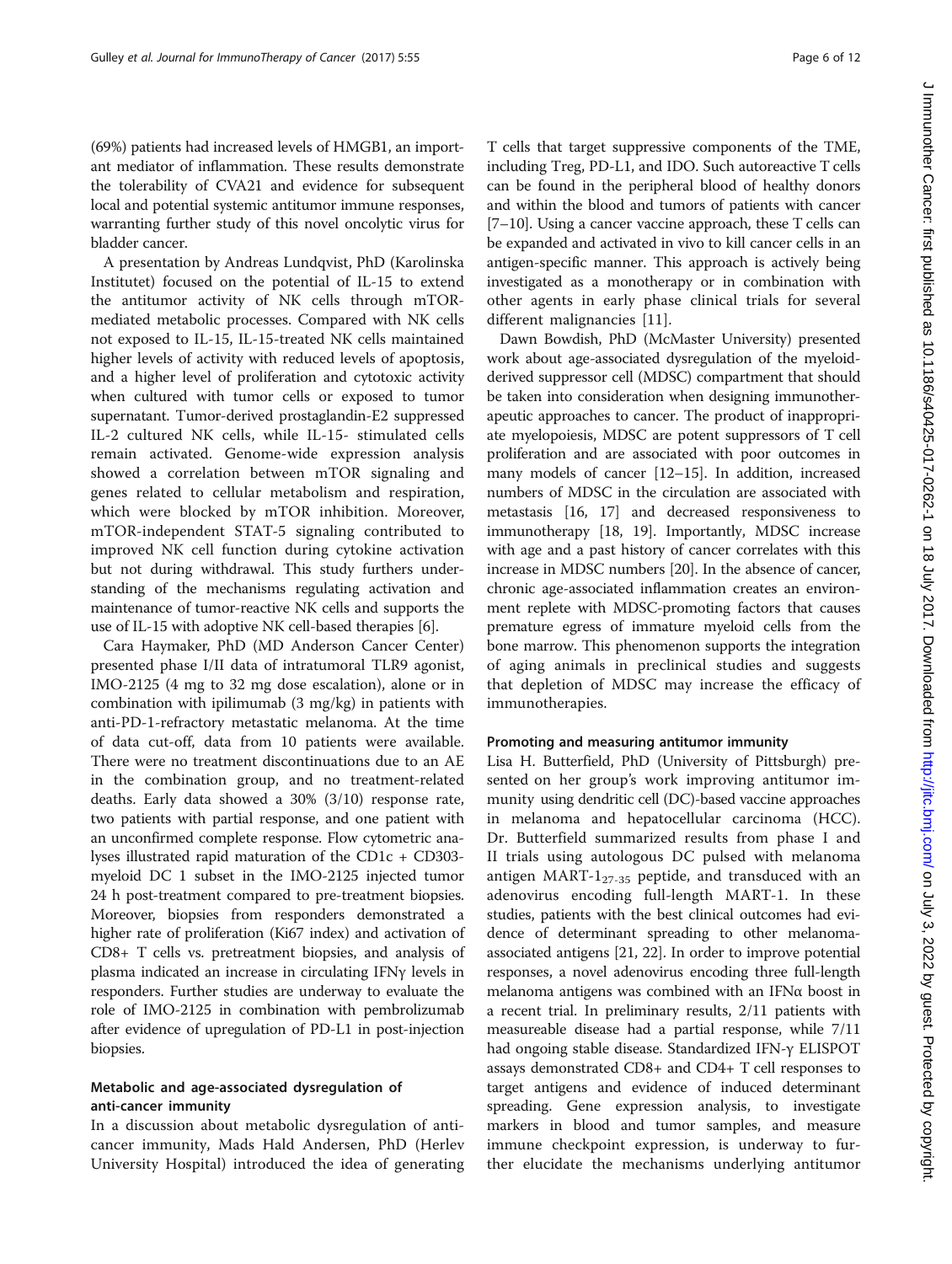immunity. In recent data from studies using alpha fetoprotein (AFP) peptide and protein DC vaccines in HCC, tumor-derived AFP had a negative impact on T cell proliferation, and gene expression arrays revealed that tumor AFP affected signaling pathways involved in lipid metabolism. Moreover, in tumor-derived AFP exposed DC there was a reduction in mitochondrial mass, number of active mitochondria, oxidative phosphorylation, and in the master regulator of mitochondrial biosynthesis, PGC1alpha. Thus, therapeutic approaches that antagonize the effects of tumor-derived AFP may be necessary to enhance antitumor immunity.

## Richard smalley, md memorial lectureship

The Richard V. Smalley, MD Memorial Award and Lectureship honors the memory and scientific legacy of past SITC president and charter member Dr. Richard V. Smalley and is presented annually to a distinguished leader whose research has made a significant contribution to advancing cancer immunotherapy, and has important clinical impact. The recipient of this year's award was Suzanne L. Topalian, MD (Johns Hopkins University) (Fig. 3). Dr. Topalian's work in antitumor immunity laid the foundation for the development of a number of immunotherapeutic modalities including cancer vaccines, adoptive T cell transfer, and immunemodulating monoclonal antibodies. In her keynote address titled "PD-1 Blockade in Cancer Treatment: Immunotherapy Meets Precision Medicine", Dr. Topalian summarized work from the past several years regarding anti-PD-1 for the treatment of cancer, and addressed the need to develop biomarkers to better guide this therapy.

Dr. Topalian explained that the PD-1/L1 axis answered a longstanding question in the field of cancer immunology: what prevents cancer-specific T cells from

eliminating tumors? Indeed, this important pathway has emerged as a mechanism that promotes local immune suppression within the TME in many solid tumors. Targeting this pathway therapeutically has led to durable remissions in a subset of patients across a variety of malignancies, hence the current challenge to enhance the impact of immunotherapy, in larger numbers of patients. Of principle interest is the development of biomarkers to identify patients or tumor types most likely to respond to treatment, and potentially to guide combination therapy. Such biomarkers will necessarily be complex and multifactorial, and patient-specific aspects such as T cell repertoire, T cell functional state, and the presence of immune-suppressive myeloid cells will need to be taken into account. Dr. Topalian closed her keynote address with the assertion that crucial battles in the war against cancer have already been won, and we now know what needs to be done in the laboratory and the clinic to finally win this war.

# Beyond single agents: the future of combination immunotherapy

This session sought to apply rationale and rigor to evaluate the overwhelming number of clinical trials of immunotherapy combinations. The first presentation was given by Ignacio Melero, MD, PhD (University of Navarra), who quipped that our current approach to combination therapy is akin to trying to win the lottery by buying all the tickets. Dr. Melero's talk went on to emphasize the importance of choosing agents with complementary mechanisms of action capable of priming the immune system, removing co-inhibition, providing costimulation, and helping to condition the TME. Next, Alan J. Korman, PhD (Bristol-Myers Squibb) spoke about two strategies for improving the activity of anti-

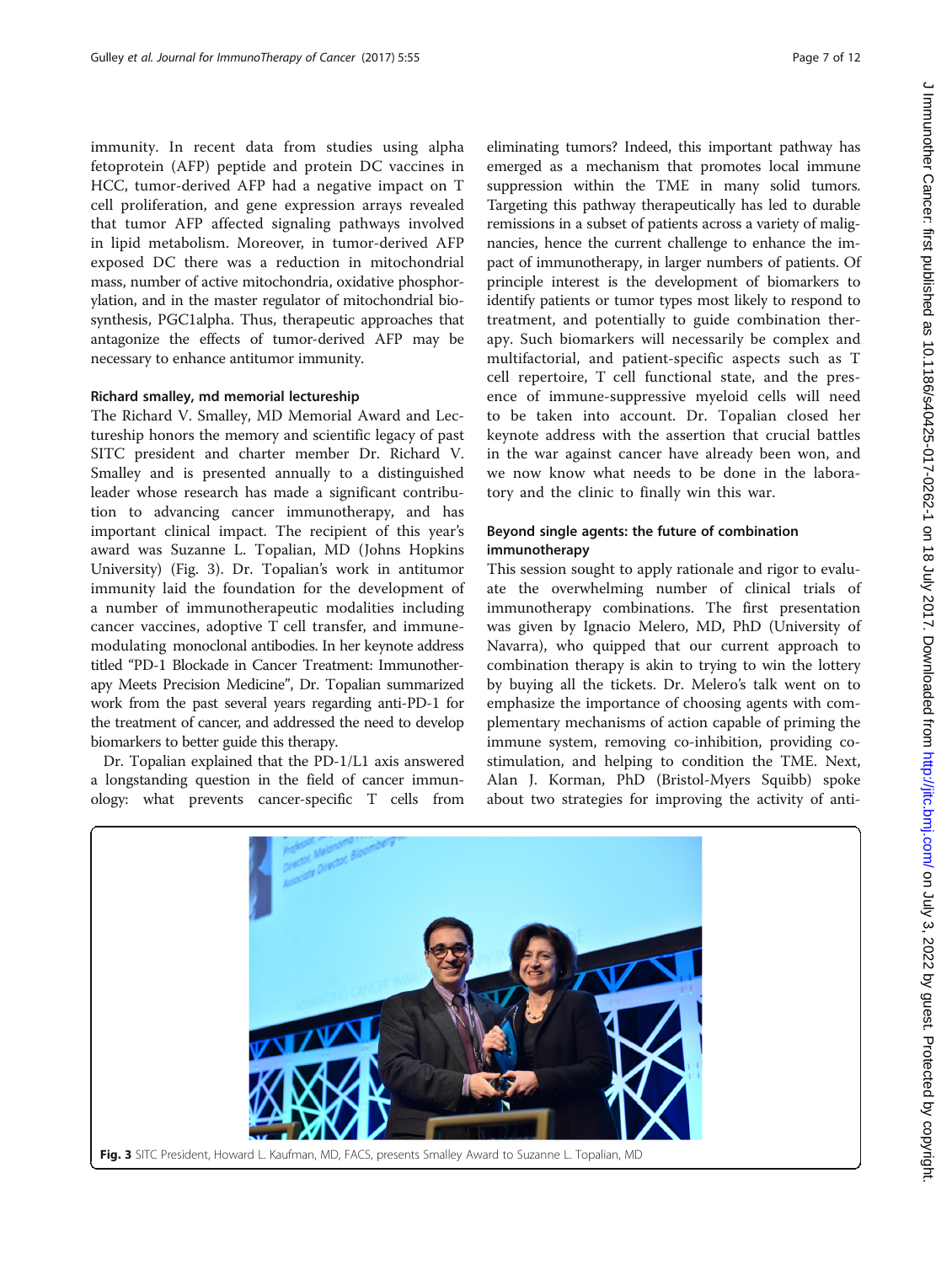CTLA-4 immunotherapy, especially with respect to combination approaches. Strategies for next generation anti-CTLA-4 antibodies included non-fucosylated ipilimumab for enhanced activity via increased FcγR binding and a Probody™ version of anti-CTLA-4 for improved safety that localizes the drug activity to the tumor. Addressing the issue of patient selection for combination immunotherapy, Jérôme Galon, PhD (INSERM) spoke about the prognostic ability and potential of the Immunoscore, which is a histology-based assay to assess the immune contexture in and around tumors. Knowledge of the pre-existing antitumor immunity could guide efficient and personalized immunotherapy selection for patients.

The second part of the session on combination immunotherapy led with Drew M. Pardoll, MD, PhD (Johns Hopkins University) discussing the T cell repertoire as a biomarker and a means to guide precision immunotherapy. Similar to the relationship between tumor mutation load and response to treatment, analysis of TCR specificities could yield valuable prognostic information. In addition, the emergence of new technology such as mutation associated neoantigen functional expansion of specific T cells (MANAFEST) could help define antigenic peptides to formulate personalized vaccines. Next, Erminia Massarelli, MD, PhD, MS, (University of Texas MD Anderson Cancer Center) presented safety and efficacy data from studies of urelumab, an anti-CD137 monoclonal antibody that enhanced T and NK cell antitumor activity in preclinical models. The combination trial with nivolumab included 138 patients with advanced solid tumors or B cell lymphoma. Urelumab demonstrated particular benefit in patients with melanoma: among checkpoint blockade-naïve melanoma patients, ORR was 50% and disease control rate was 70%, irrespective of PD-L1 status. Fatigue was the most frequent treatment-related AE ( $n = 43$ ; 31%). Jennifer Wu, PhD (Medical University of South Carolina) closed the session with a presentation about the therapeutic potential of targeting soluble MHC I-chain related molecules (sMIC) in combination with immune checkpoint inhibition. Produced by tumors via proteolytic cleavage, sMIC has been shown to be highly immunosuppressive by binding and downregulating expression of its cognate ligand, NKG2D on NK and T cells. Preclinical animal models have demonstrated the feasibility of this approach as well as synergy with anti-CTLA-4 and anti-PD-1/L1 blockade.

# Presidential session

The Presidential Session featured outstanding presentations of the highest-ranking abstracts authored by young investigators. Each oral presentation was judged by an expert panel to determine the winner of the Presidential Award. This year, Roberta Zappasodi, PhD (Memorial Sloan Kettering Cancer Center) was awarded the

Presidential Award for her work analyzing pharmacodynamic biomarkers in the first-in-human trial of GITR costimulation with the antibody agonist TRX-518. Preand post-treatment peripheral blood mononuclear cell (PBMC) samples were analyzed from 37 patients who received TRX-518 at increasing doses, along with pre- and post-therapy tumor biopsies from eight patients. Patients in the study had a variety of solid tumors, including melanoma ( $n = 6$ ), NSCLC ( $n = 7$ ), colorectal cancer ( $n = 7$ ), and other solid tumors ( $n = 17$ ). Among T cell populations analyzed, there was a marked reduction in circulating Treg in melanoma and colorectal cancer patients following treatment with TRX-518. Reflecting findings in the periphery, tumor biopsies from melanoma and colorectal cancer patients revealed that intratumoral FoxP3+ Treg cells were also reduced after GITR costimulation. These results identify circulating Treg as a potential biomarker of TRX-518 activity and warrant further investigation to determine a potential association with clinical response.

# Microbiome and the impact on local inflammation and host immunity

Romina Goldszmid, PhD (National Cancer Institute, National Institutes of Health) opened this session by presenting work demonstrating the ability of the gut microbiota to modulate the response to cancer therapy. Previous work established the adjuvant role and priming effect of gut microbiota in modulating the response to anti-cancer treatment, including both conventional and immune-targeted therapies [\[23](#page-11-0), [24](#page-11-0)]. In order to elucidate the mechanisms underlying the role of the microbiota in modulating response to therapy, Dr. Goldszmid presented work characterizing the myeloid cell compartments in the TME as well as the bone marrow of germ-free and conventionally housed mice. These findings illustrated that the composition of the myeloid cell infiltrate was altered in germ-free mice both before and after treatment with oxaliplatin. Gene expression analysis also demonstrated marked differences in the cellular composition of germ-free mice. These results illustrate that the impact of microbiota on myeloid cells is important in understanding the mechanism of action of different tumor therapies and may contribute to differences in antitumor treatment response.

The influence of the microbiome on the efficacy of anti-cancer therapies was further elaborated by María Paula Roberti, PhD (Institute of Gustave Roussy). Dr. Roberti demonstrated that the absence of gut microbiota (naturally occurring in germ-free mice or induced by broad spectrum antibiotics [ATB]) compromised the anticancer activity of cyclophosphamide. Compensation with *Enterococcus hirae* not only restores the efficacy of cyclophosphamide lost with ATB by inducing pTh17 and Th1 responses, but also restores cyclophosphamide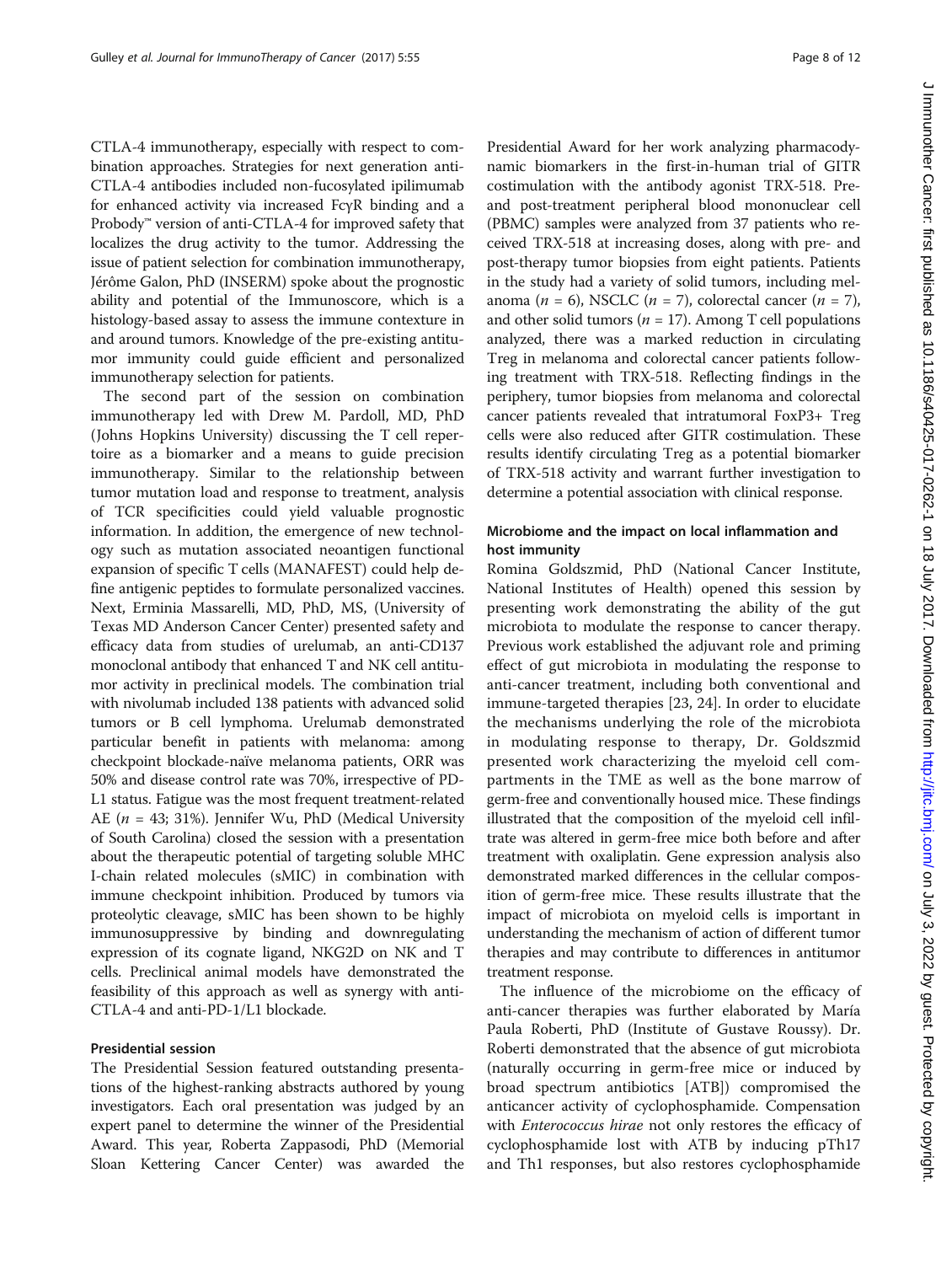efficacy in germ-free mice by modulating the TME. The underlying mechanism involves disruption of the integrity of the intestinal epithelium, which promotes translocation of *E. hirae* in secondary lymphoid organs. NOD2 was identified as an important "gut immune checkpoint," restricting the translocation and immunogenicity of E. hirae and inhibiting cyclophosphamide efficacy. The immunomodulatory role of gut microbiota on cancer therapeutics is also apparent with immune checkpoint blockade therapies, such as blockade of CTLA-4 by ipilimumab. Ipilimumab can modify the abundance of immunogenic Bacteroides spp. in the gut, which in turn impacts its anticancer efficacy. Uptake of distinct bacterial species or bacteria-derived products by DC in the context of immune checkpoint inhibition can significantly enhance DC antigen processing and presentation. This DC activation boosts the generation of antitumor T cells and increases intratumoral T cell numbers. These results suggest that modulating gut microbiota may represent a new therapeutic strategy to boost the antitumor efficacy of anticancer compounds.

#### Tumor immunology 101 (nurse/pharm track)

Sessions dedicated to the new membership categories of nurse and pharmacist were featured this year, the purpose of which are to build up the foundational knowledge about cancer immunology and immunotherapy for the entire cancer care team. Beginning with a discussion about basic immunology for the non-specialist, Christian Capitini, MD (University of Wisconsin, Madison) described the major components of the immune system and the barriers to effective immunotherapy. In particular, Dr. Capitini explained how the innate and adaptive arms of the immune system work coordinately to generate an effective immune response as well as how tumors have figured out how to hijack these cells and create an immunosuppressive microenvironment that protects the tumor from elimination. Next, Satiro N. De Oliveira, MD (University of California Los Angeles) presented the basic principles of cancer immunotherapy using an illustration of the cancer immunity cycle to indicate where different types of cancer immunotherapy intervene to help drive the cycle toward eradication of the tumor. Emphasizing that the interplay between the immune system and malignant cells is a dynamic process, Dr. De Oliveira explained how combination therapies seeks to intervene at multiple stages in the cancer immunity cycle to limit the ability of the tumor to adapt and escape. Integrating the concepts presented throughout the session, Paul M. Sondel, MD, PhD (University of Wisconsin, Madison) closed with a forward-looking talk about the future of cancer immunotherapy, using some cutting-edge off-label examples. At present, highly engineered antibody-based therapeutics, chimeric antigen

receptor (CAR) T cells, and combination approaches are currently used in different disease settings with increasingly positive patient outcomes and manageable associated toxicities. Immunotherapeutic strategies on the horizon will include combining different forms of immunotherapy, combining immunotherapies with conventional treatments, and moving toward personalized medicine by parsing out which patients should get which combinations at what time in their diagnosis.

# Clinical management (nurse/pharm track)

Following the introduction to tumor immunology, Kristin Kreamer, CRNP, MSN, AOCNP, APRN-BC (Fox Chase Cancer Center) delved into aspects of clinical management of immunotherapeutic agents, offering first a brief explanation of the CTLA-4 and PD-1/L1 pathways before providing an overview of immunotherapy agents currently approved for the treatment of melanoma, NSCLC, renal cell carcinoma, Hodgkin lymphoma, HNSCC, and bladder cancer. The next presentation, from Krista Rubin, MS, RN, FNP-BC (Massachusetts General Hospital), underscored the importance of prompt diagnosis and management of immune-related AE (irAE). This relies on understanding the mode of action of immune-based agents, which predicts toxicity and differentiates them from chemotherapy. Highlighting the most frequently encountered irAE (fatigue and dermatological, gastrointestinal, hepatic, and endocrine system dysfunction), Ms. Rubin proposed approaching symptoms with the adage, 'it's inflammatory until proven otherwise'. Toxicities are often reversible if addressed early, hence the value of offering patients a checklist of common symptoms as a resource. Using case studies, Brianna Hoffner, MSN, ANP-BC, AOCNP (University of Colorado, Denver) showed that endocrinopathies are less likely than other irAE to be reversible, hence the importance of early referral to the relevant disease area specialist. In the absence of consensus treatment algorithms, she recommended bringing patients back to the disease specialist's clinic for management. Other key takeaways were the value of antibiotic prophylaxis to prevent infections during high-dose steroid use, and the need to taper steroids slowly; the free app for grading irAE; and the importance of considering the differential diagnosis for atypical symptoms. Long-term (often unusual) irAE can present for the first time even after longterm treatment discontinuation, so continued vigilance is essential.

# Diet, exercise, stress and the impact of the immune system

A new session about the effect of lifestyle on antitumor was hosted in collaboration with the Society of Behavioral Medicine. Dana H. Bovbjerg, PhD (University of Pittsburgh Cancer Institute) discussed new data on the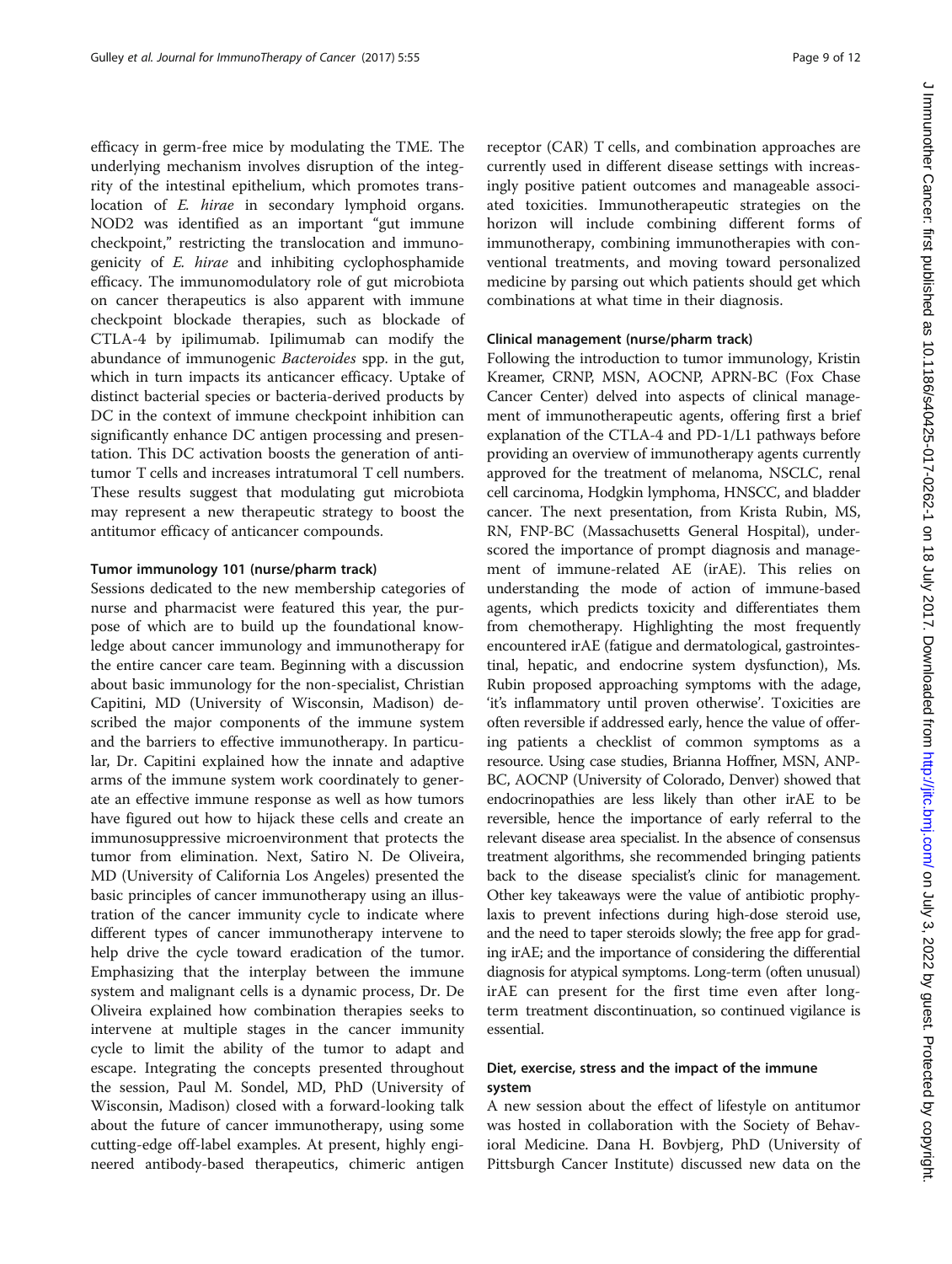immunosuppressive role of epinephrine, which is a catecholamine produced by autonomic nerves during stress responses. Epinephrine was observed to increase the suppressive cytokines IL-10 and IDO, mediated through the COX-2 axis. Macrophages stimulated with epinephrine prior to co-culture suppressed the proliferative and functional capacity of CD8+ T cells, an effect that could be reversed with the addition of the COX-2 inhibitor celecoxib. Further, tumor-associated macrophage production of IL-10 and IDO was shown to decrease following treatment with celecoxib.

Susan K. Lutgendorf, PhD (University of Iowa) also presented data on the effect of psychosocial stress on neuroendocrine function, inflammation, and tumor biology. Compelling data on how neural pathways associate with intrinsic tumor cell behavior, and specifically how stress signaling could promote tumor cell progression were shown. Patients with ovarian cancer who lacked social support and/or experienced more distress had reduced innate immunity and T cell responsiveness in the TME. Tumor analyses from those patients revealed a gene signature representative of enhanced tumor aggressiveness.

The effect of dietary restriction and exercise on tumor growth and metastasis in murine breast tumor models was discussed by Connie J. Rogers, PhD, MPH (Pennsylvania State University). Mice that maintained their body weight via mild dietary restriction (10% of calories) and daily exercise were shown to have a significant decrease in primary tumor growth and metastatic spread of 4 T1.2 mammary tumors. Moreover, the combination of diet and regular exercise significantly reduced the prevalence of immune suppressive MDSC and led to an enhanced response to vaccine immunotherapy. These data suggest that lifestyle interventions may improve responsiveness to emerging immunotherapies.

Graduate student Mark J. Bucsek (Roswell Park Cancer Institute) closed the session with data demonstrating that mice housed at the standard cool temperatures mandated for laboratory mice  $(\sim 22 \text{ °C})$  provides a convenient tool for studying adrenergic stress and the immunosuppressive impact of norepinephrine through the β2-adrenergic receptor on CD8+ T cells. Reduction in β-AR signaling through elevated housing temperature or use of β-blockers improved the efficacy of anti-PD-1 therapy in tumor-bearing mice, compared to either monotherapy (both  $p < 0.001$ ) and was associated with an increase in the number of IFNγ-producing CD8+ T cells.

# Adoptive cellular therapy vs. bispecific antibodies

Crystal L. Mackall, MD (Stanford University) introduced the session dedicated to forms of adoptive cellular therapy and bispecific antibody approaches with the observation that immune-based therapies for B cell malignancies have been on the leading edge of immunotherapy, and that these successes have provided opportunities to advance the larger field of cancer immunotherapy. Indeed, the first monoclonal antibody (rituximab, 1997), CAR T cell (CD19-CAR, 2010), and bispecific antibody (blinatumomab, 2011) therapies to demonstrate unequivocal antitumor activity were all in the setting of B cell malignancies. Among the factors that have allowed B cell malignancies to be on the cutting edge of immunotherapeutic advances include our relatively exquisite knowledge of the cell surface landscape of B cells as opposed to that of solid tumors. In addition, the tolerable off-tumor, on-target effects of targeting B cell malignancies make it an attractive candidate for immunotherapeutics. Although not yet formally demonstrated, it is speculated that the microenvironment of liquid tumors might be more permissive to immunotherapy than the immunosuppressive microenvironment of solid tumors. Dr. Mackall used this background to lead into a balanced presentation about which immunotherapy agent to use for the treatment of B cell malignancies: blinatumomab versus CD19-CAR T cells.

Importantly, no data from randomized controlled trials currently exist to indicate whether blinatumomab or CAR T cell therapy is the superior choice. This lack of data directly impacts the ability to evaluate response rates between the two therapeutic modalities. In general, and taking into account that very few of these trials are intent-to-treat trials, there are higher reported response rates in CD19-CAR single arm studies. In terms of durability of effect, blinatumomab has a very short half-life and clear data on whether blinatumomab leads to the acquisition of adaptive immunity have not yet been presented. The durability of CAR T cell responses is specific to which CAR T cell is used, as CAR.28.Z have been shown to persist 1–2 months whereas CAR.BB.Z persist 6–12 months. How well these agents can traffic into the tissues is another important consideration especially for acute lymphoblastic leukemia (ALL) where extramedullary relapse can be a major issue. Although the tissue trafficking of blinatumomab is less clear, numerous groups have demonstrated that CAR T cells traffic very efficiently into the central nervous system. From a toxicity standpoint, there is no clear distinction between the CAR T cells and bispecific antibody therapies, as both are capable of inducing cytokine release syndrome, the severity of which is predominantly linked to the disease burden but can be managed safely in most cases.

As of 2016, the FDA has approved blinatumomab for adult and pediatric B cell ALL. Approvals for CD19-CAR T cells for both indications are anticipated in 2017. With these approvals, and as treating physicians develop more experience with these agents, patterns of clinical usage will emerge and larger studies will become available to inform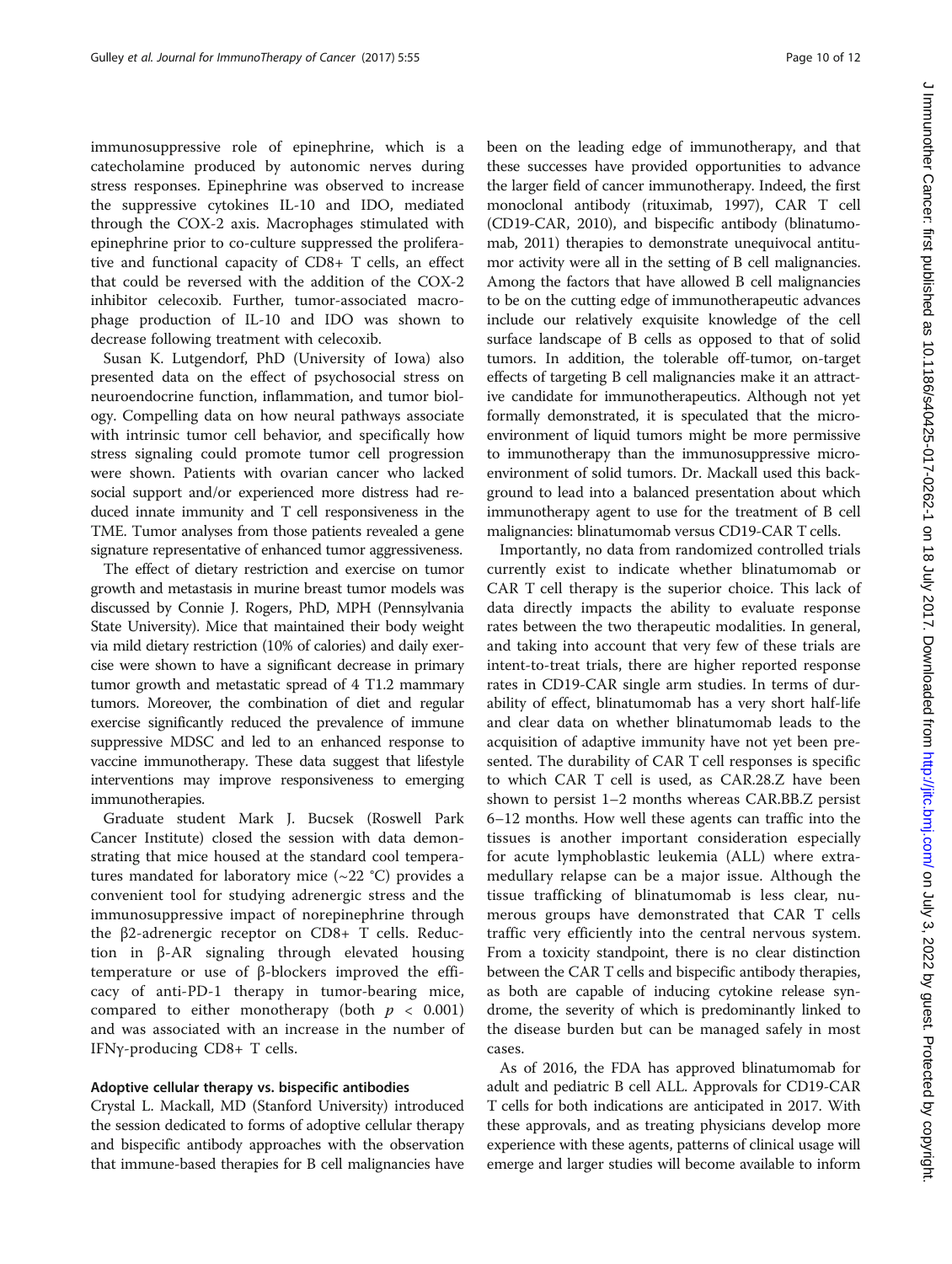treatment decisions. Some of the most important questions moving forward will be how best to incorporate these therapeutics into first- and second-line therapies, which is likely to require large cooperative group trials.

## Emerging technologies

In a session focused on recently emerging technologies, Sean G. Smith (University of North Carolina, Chapel Hill and North Carolina State University) presented results of a study utilizing novel intravesical immunotherapy to engage adoptive immunity in a murine model of bladder cancer. Composed of a coformulation of the biopolymer chitosan with interleukin-12 [[25](#page-11-0)], CS/IL-12 was given intravesically twice a week for two weeks following orthotopic implantation of MB49 bladder cancer cells [[26\]](#page-11-0). Survival was monitored following depletion of lymphocyte subtypes, and cellular responses were measured 24 h after each treatment via flow cytometry. Results illustrated that even a single treatment with CS/ IL-2 extended survival in mice long-term after 1, 2, 3, or 4 treatments. Initial tumor elimination was found to be dependent on CD8+ T cells, while subsequent rejection after re-challenge was dependent on CD4+ T cells. Moreover, initial treatments were characterized by an increase in macrophages in the bladder and an increase in CD8:Treg ratio in the bladder-draining LN. By the third treatment, there was also an increase of CD4+ and CD8+ T cells in the bladder, with increased CD8+ T cells in the bladder-draining LN. These results illustrate the antitumor efficacy of this novel therapy and provide insight into the mechanisms of initial tumor rejection as well as memory response.

John-William Sidhom (Johns Hopkins University) presented a novel bioinformatics tool, ImmunoMap, to visualize and quantify TCR repertoire diversity utilizing a sequence analysis approach inspired by phylogenetics. Using tumor-bearing B6 mice, the utility of ImmunoMap was demonstrated by comparing the CD8+ T cell response to self (Kb-TRP2) and foreign (Kb-SIY) antigens. The tool was also applied to analysis of tumor infiltrating lymphocytes (TIL) in tumor biopsies from patients with metastatic melanoma enrolled in a clinical trial receiving nivolumab, in order to compare the TCR repertoire of responders vs. non-responders. Analysis of CD8+ T cell response to SIY illustrated lower clonality, with TCR that were structurally similar. In contrast, response to TRP2 showed CD8+ T cells that were highly clonal but less structurally related, which may reflect effects of peripheral tolerance on self vs. foreign antigens. Clinical trial data showed that unique TCR signatures differentiated nivolumab responders from non-responders. Moreover, some of these signatures could be detected prior to therapy. ImmunoMap revealed that immunotherapy responders had a pre-existing repertoire that was more structurally

diverse prior to therapy but became less diverse during therapy. Taken together, this analysis indicates that patients with a broader T cell repertoire prior to therapy have a higher probability of expanding effective TCR sequences and converging on them. This new tool may enable quantification of TCR repertoire diversity from complex sequencing analyses and may also facilitate identification of predictive biomarker signatures.

# Conclusions

SITC's 31st annual meeting was replete with novel data and strategies for improving cancer immunotherapeutics. The largest annual meeting to date, SITC 2016 continued the tradition of facilitating the collaboration between researchers and oncology health care professionals that is essential for moving immunotherapy into the future. Ongoing efforts to drive advancements in the field are focused on increasing the number of responding patients via a better understanding of the mechanisms by which current cancer immunotherapeutic agents function, identifying predictive and prognostic biomarkers, developing rational combination therapies, and recognizing and managing irAE. Join SITC for the 32nd Annual Meeting and Pre-Conference Programs, which will take place November 8–12, 2017 in National Harbor, Maryland.

#### Abbreviations

AE: Adverse event (s); AFP: Alpha fetoprotein; ALL: Acute lymphoblastic leukemia; AML: Acute myeloid leukemia; CAR: Chimeric antigen receptor; CI: Confidence interval; CITN: Cancer immunotherapy trials network; CTLA-4: Cytotoxic T lymphocyte-associated protein 4; CVA21: Coxsackievirus A21; DC: Dendritic cell (s); DCB: Division of cancer biology; DCTD: Division of cancer treatment and diagnosis; FDA: U.S. food and drug administration; FRET: Fluorescence energy resonance transfer; HCC: Hepatocellular carcinoma; HNSCC: Head and neck squamous cell carcinoma; IDO: Indoleamine 2, 3-dioxygenase; IFN: Interferon; irAE: Immune-related adverse event (s); JITC: Journal for immunotherapy of cancer; KIR: Killer immunoglobulinlike receptor (s); LN: Lymph node (s); MDSC: Myeloid-derived suppressor cell (s); MSI: Microsatellite instability; NCI: National cancer institute; NE: Norepinephrine; NIH: National institutes of health; NIMBC: Non-muscle invasive bladder cancer; NK cell: Natural killer cell; NR: Not reached; Nrp1: Neuropilin-1; NSCLC: Non-small cell lung cancer; OCE: Oncology center of excellence; OS: Overall survival; PBMC: Peripheral blood mononuclear cell (s); PD-1: Programmed cell death protein 1; PD-L1: Programmed death-ligand 1; PFS: Progression-free survival; SITC: Society for immunotherapy of cancer; TCR: T cell receptor; TIL: Tumor infiltrating lymphocyte (s); TLR: Toll-like receptor; TME: Tumor microenvironment; Treg: Regulatory T cell (s); WG: Working group (s); β-AR: β-adrenergic receptor

#### Acknowledgments

The views presented in this article do not necessarily reflect those of the U.S. Food and Drug Administration. The authors thank the presenters at SITC 2016, all of whom contributed significantly to the continued success of the annual meeting. In addition, the authors recognize the efforts of SITC staff for their role in helping to organize the 2016 meeting and for writing assistance toward the generation of this manuscript.

#### Funding

Not applicable.

Availability of data and materials Not applicable.